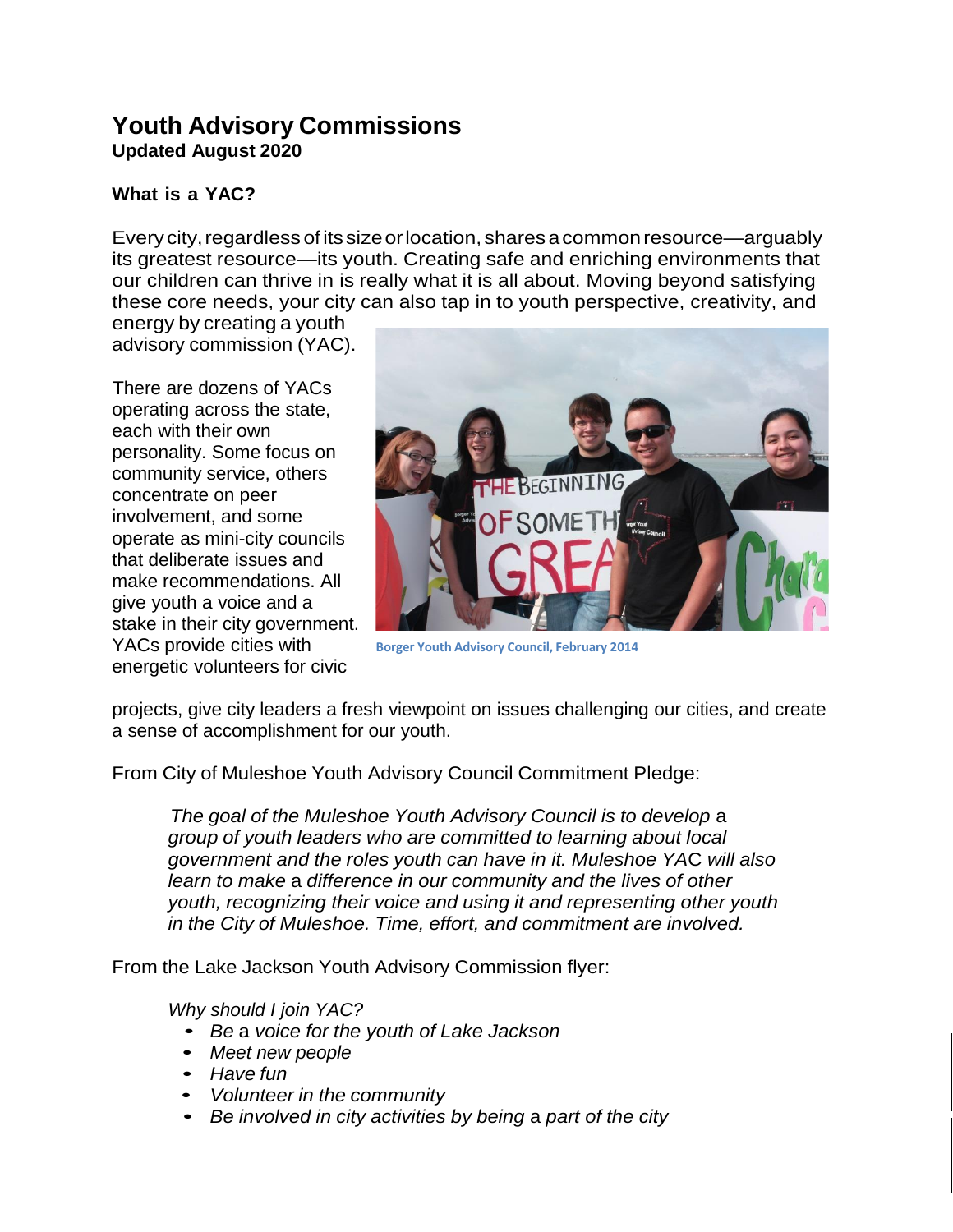# **Benefits**

The benefit of YACs works both ways. Youth have an outlet to affect change in their community and have a place to interact with their peers and adults on issues of importance to their community. On the flip side, the city creates an outlet to not only engage youth but to harness their energy and ideas.



**Rockwall Youth Advisory Council, February 2014**

## **YAC Projects**

YACs are involved in a number of projects in their communities. Below is a short sampling of successful projects that YACs have performed. We encourage you to get creative and help us add to this list.

- Advise the city council on teen-related issues (Bryan, Burleson, Flower Mound, Kyle)
- Movie in the park (Muleshoe)
- School supply giveaway program (Port Arthur)
- Family fun night (Cedar Hill)
- Hip hop summit (DeSoto)
- 5K run to support <sup>a</sup> charity (Muleshoe)
- Fun and educational lock-in (Arlington)
- Learn about all areas of city government (North Richland Hills, Rockwall, Borger, Muleshoe)
- Create luminaries for Relay for Life (Killeen)
- Fundraising and item drive for those in need (Belton, Killeen, Pearland)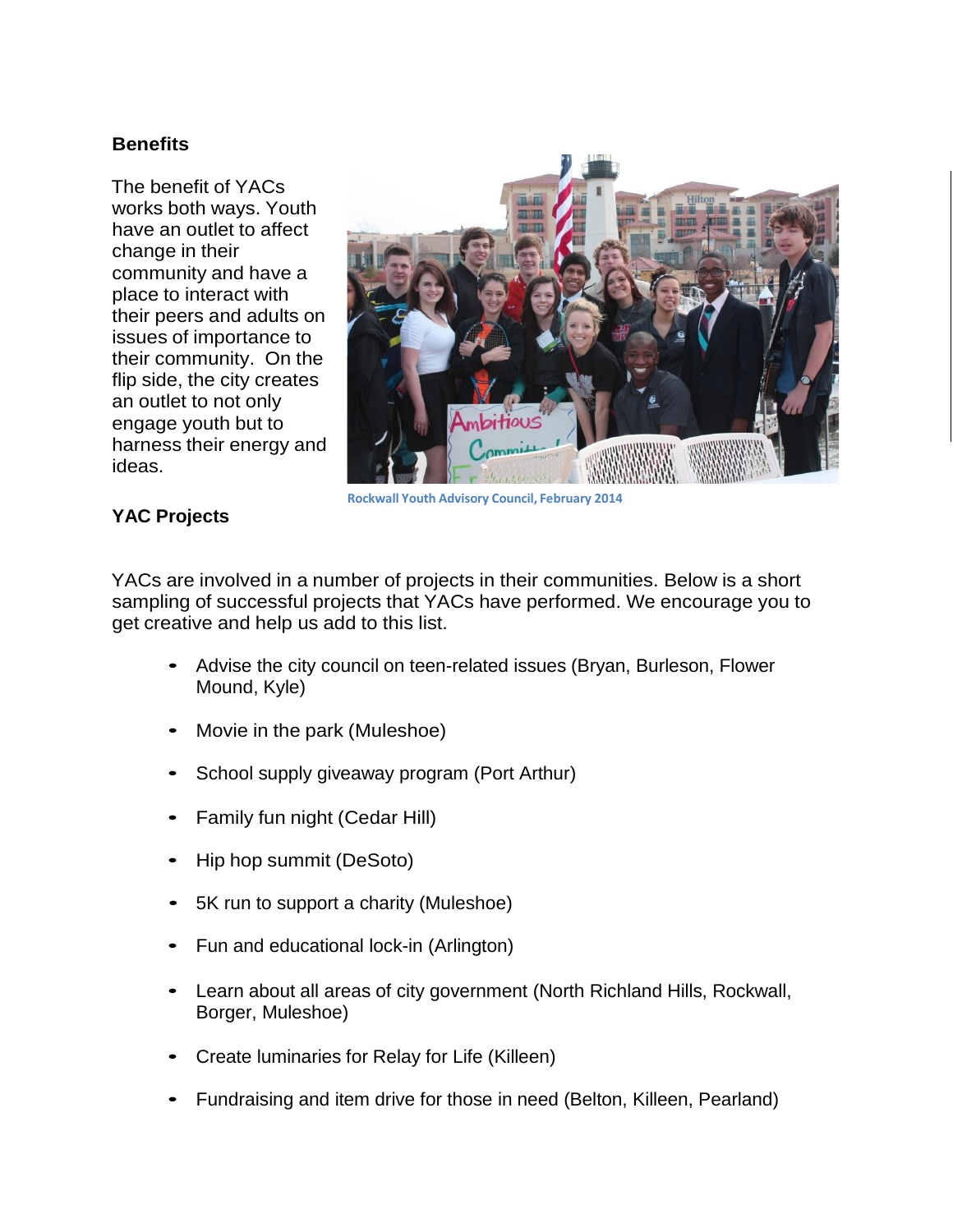- Adopt-a-roadway (Killeen)
- Teens in the driver's seat campaign (Garland)
- Partner with the city's local chapter of Keep Texas Beautiful (Lake Jackson, Killeen)
- Holiday events (Easter Hunt, Tree Lighting, Christmas Carnival, etc.) (Cedar Killeen, Lake Jackson, University Park)
- Reports/presentations to city council (Borger, Burleson, Rockwall, University Park)
- Intern with city officials (Borger)
- Four community service projects <sup>a</sup> year (Arlington)
- Annual teen talk event (Garland)
- Black history talent show (Abilene)
- Mock city council meetings (Muleshoe)
- Youth engagement awards program (Grand Prairie)
- Photo projects (DeSoto)
- Annual youth conference (Killeen)
- Teen survey (Baytown)
- Advocate a municipal issue before state legislative leaders (Borger)
- Assist at city festivals/events (University Park)
- Provide training to YAC members (college prep, leadership, teamwork, diversity training, healthy habits, professional image) (Port Arthur, Rockwall)
- Career fest (Austin)
- Host a prom for senior citizens or a father-daughter dance (Copperas Cove)
- Civic literacy event (Fort Worth)
- Assist with city-wide clean-up and/or recycling efforts (University Park)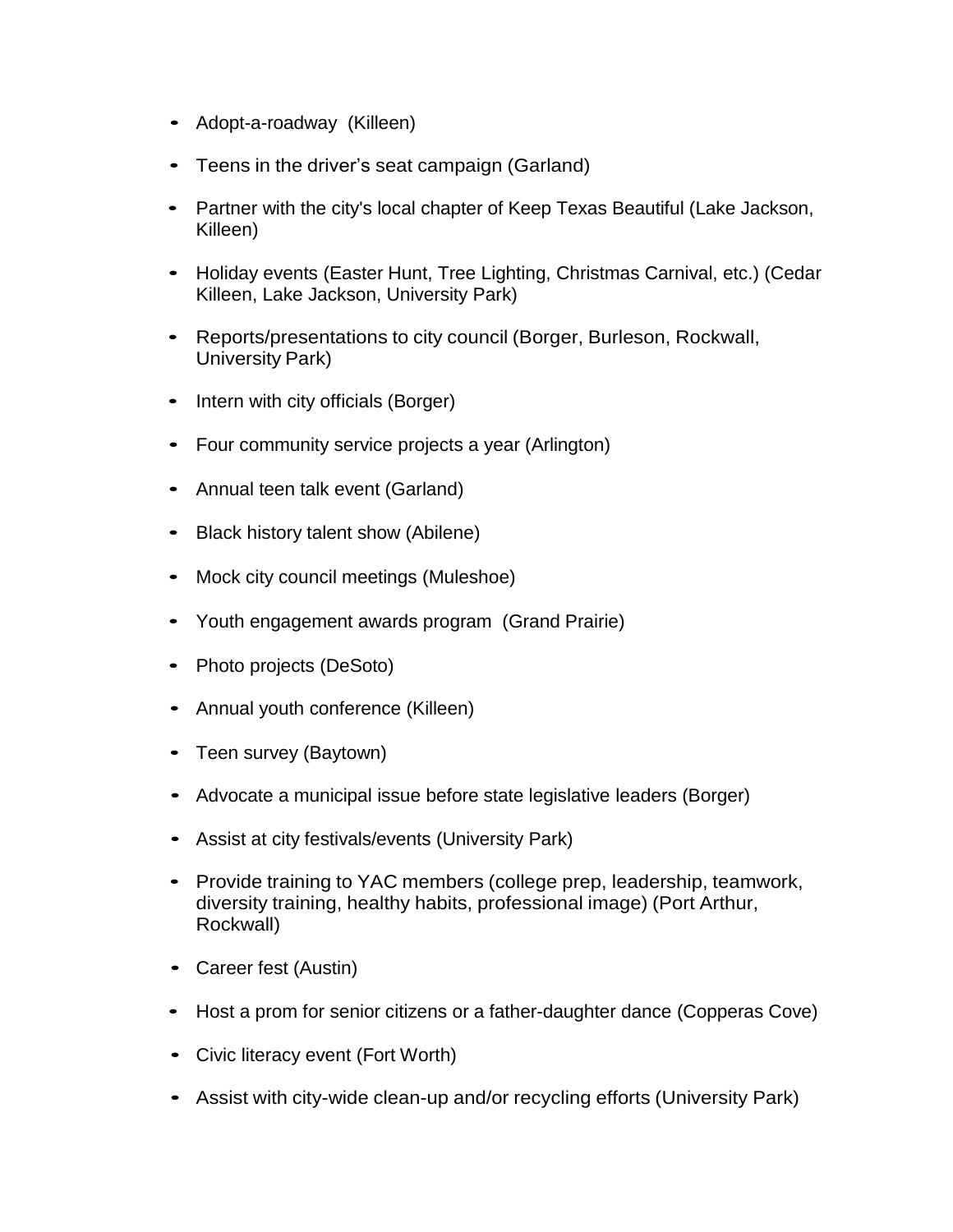- Volunteer at various local organization (Killeen, University Park)
- Join forces with local schools on projects (Hutto)
- Improve speaking and presentation skills (Borger)
- Network with other youth (Bryan)
- Develop public service announcements on issues of importance to youth (Garland)
- Host the Texas Youth Advisory Commission Summit (Garland, Killeen, DeSoto, Port Arthur, Rockwall, Pearland)

### **How to Form a YAC**

**Get buy in and feedback from your youth.** Talk with the youth in your community. Ask them if a youth commission would be an appropriate forum for their participation.

**Back it up on paper.** Work with your youth to develop YAC bylaws. These bylaws should outline the duties and responsibilities of the commission. Several YACs have also been established by city ordinance as well.

**Keep it going.** Maintaining your YAC requires an enthusiastic champion within city hall and a plan for recruiting new members. Your adult leader/cheerleader will need to take an active role in recruitment—whether it is reaching out to local schools, holding an open house at city hall, or tapping current members to recruit their peers.



**Abilene's Carver Youth Council, February 2014**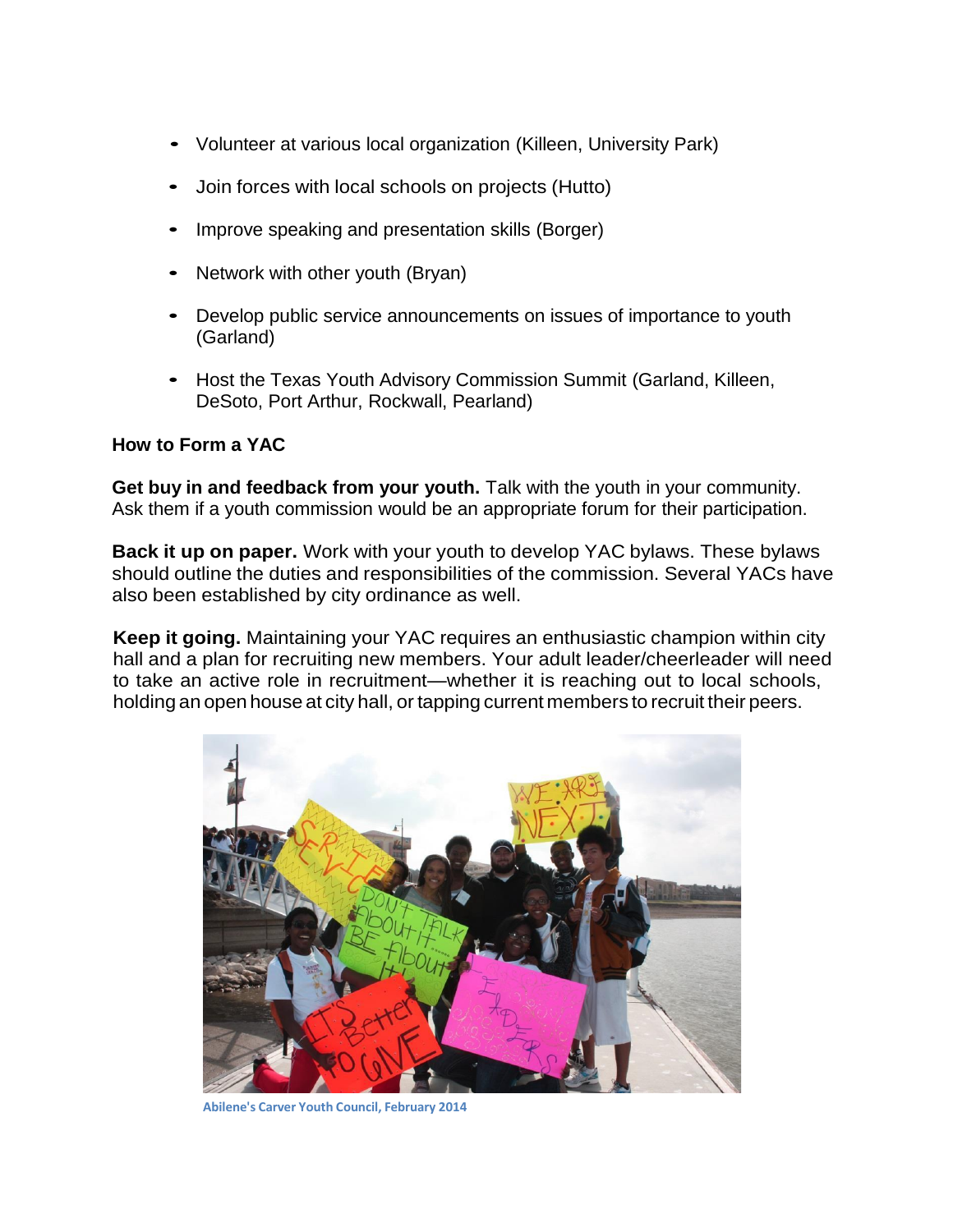### **How TML Can Help**

The formation of youth advisory commissions in cities across the state is a priority of the Texas Municipal League (TML) Board of Directors. In 2003, then-TML President Jackie Levingston championed the issue, and today more than 45 Texas cities have programs that involve youth. This initiative provides cities with energetic volunteers for civic projects, gives city leaders a fresh prospective on issues challenging our cities, and creates a sense of accomplishment for our youth.

The sky is the limit in regards to the types of projects your YAC can undertake. A great way for adult leaders and youth to connect to new ideas and spark innovation is to meet with other youth groups. TML has two terrific outlets to do just that.

1. Join the YouthNet Listserv at www.netga.org/youthnet.

The YouthNet listserv is an easy way to collaborate on youth-focused city initiatives, projects, and issues. YouthNet is a complimentary service open to all TML member city officials.

2. Attend the annual Texas Youth Advisory Commission Summit. TML is proud to sponsor an annual youth summit. The first Texas Youth Advisory Commission Summit was held in Woodway in 2001. Nearly 50 city officials and youth leaders attended the summit.

In 2003, the TML board approved the sponsorship of the YAC summit. This commitment continues today as well as the summit's success. More recently, the 2019 summit in Fort Worth attracted 382 participants, and the 2020 summit in Kyle attracted 236 participants.

Over the years, participants have been exposed to exciting careers (from lawmakers to film-makers), have heard from inspiring speakers, have forged lasting friendships, have exchanged ideas, have served those in need through a variety of community service projects, and have had fun.

For more information about the upcoming annual summit (which is usually held in February), go to [www.yacsummit.org.](http://www.yacsummit.org/)

# **YACs in Texas**

Why reinvent the wheel? Reach out to existing YACs for example mission statements, recruitment materials, guidelines, applications, meeting agendas, meeting minutes, and project descriptions.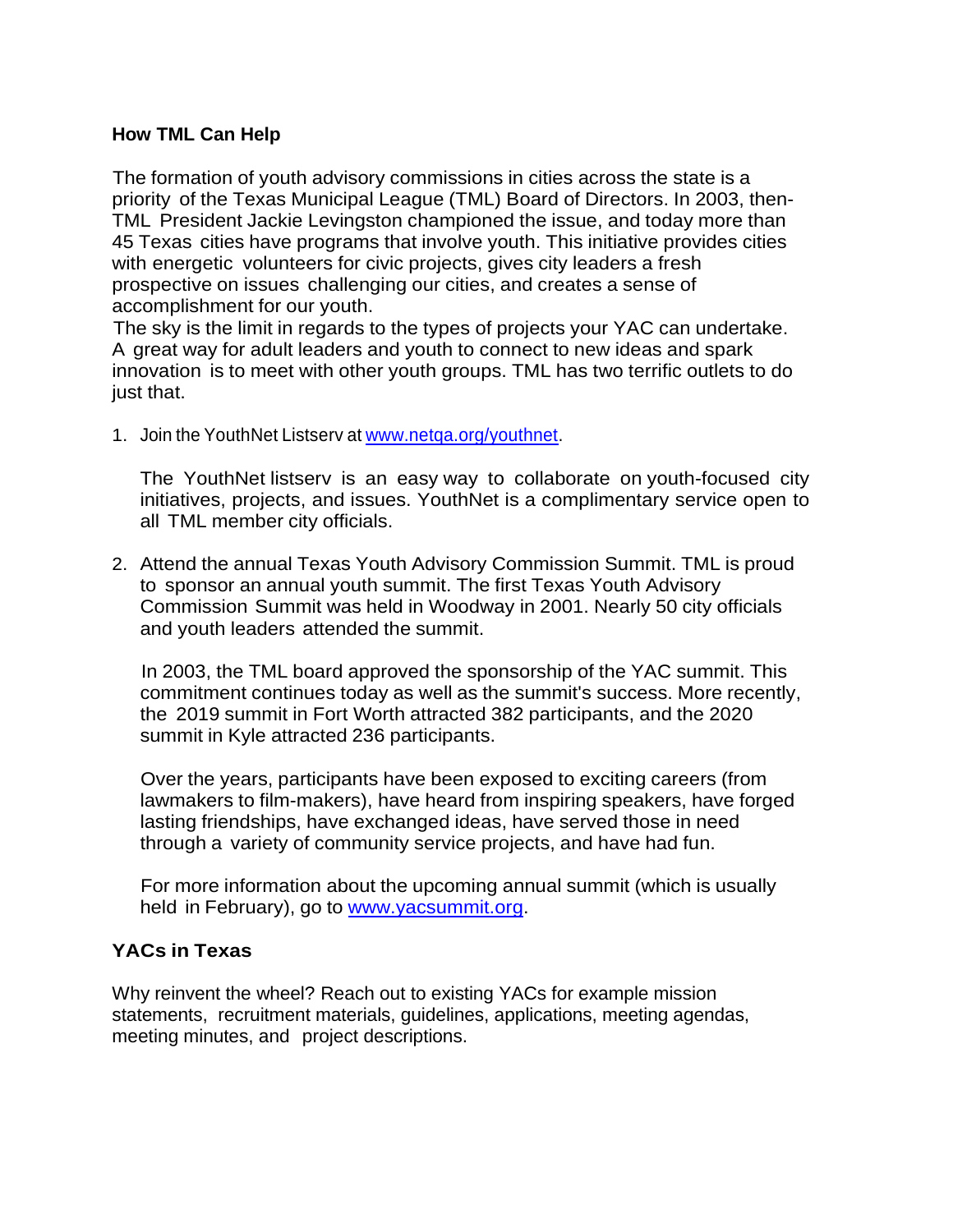[Arlington Mayor's](https://www.arlingtontx.gov/city_hall/government/mayor/mayor_s_youth_commission) Youth Commission [Brookshire Youth Advisory Council](https://www.brookshiretexas.org/citycouncil/page/youth-advisory-council-meeting) [Austin Youth](http://austintexas.gov/page/austin-youth-council) Council Belton [Youth Advisory](https://www.beltontexas.gov/government/boards_and_commissions/youth_advisory_commission.php) Commission Borger Youth [Advisory](https://borgertx.gov/316/Borger-Youth-Advisory-Council) Council Bryan Youth Advisory [Commission](https://www.bryantx.gov/youth-advisory-commission/) [Burleson](https://www.burlesontx.com/index.aspx?nid=81) Mayor's Youth Council [Cedar Hill Mayor's](http://www.cedarhilltx.com/1969/Mayors-Teen-Council) Youth Council Cibolo [Youth Council](https://www.govserv.org/US/Cibolo/1446662748935063/Cibolo-Youth-Council) [Corinth Youth Advisory Council](https://www.cityofcorinth.com/yac) [Dallas Youth Commission](https://dallascityhall.com/government/meetings/Pages/youth-commission.aspx) DeSoto [Youth Advisory](http://www.ci.desoto.tx.us/index.aspx?nid=617) Council Flower Mound [Youth Action](http://www.flower-mound.com/index.aspx?NID=892) Council [Garland Youth](http://www.ci.frisco.tx.us/782/About-MYC) Council Georgetown [Youth Advisory](https://parks.georgetown.org/georgetown-youth-advisory-board-gyab/) Board Grand Prairie Youth [Council](https://www.facebook.com/gpYouthCouncil) [Hondo Youth Advisory Council](https://twitter.com/HondoYAC) [Houston Mayor's](http://www.houstontx.gov/myc/) Youth Council Irving Youth [Council](http://cityofirving.org/1173/Irving-Youth-Action-Council) [Kennedale](http://www.cityofkennedale.com/index.aspx?NID=263) Youth Advisory Council [Killeen Youth](https://www.facebook.com/YACkilleen/) Advisory Commission Kyle [Area Youth Advisory](https://www.cityofkyle.com/communications/kyle-area-youth-advisory-council-kayac) Council Lake Jackson [Youth Advisory](http://www.lakejackson-tx.gov/index.aspx?NID=117) Commission Lancaster Youth Advisory [Committee](http://www.lancaster-tx.com/index.aspx?NID=135) Lewisville Youth Action Council Missouri City Mayor's Youth [Commission](http://www.missouricitytx.gov/?nid=599) [North Richland](https://www.nrhtx.com/index.aspx?NID=523) Hills Youth Advisory Committee [Pearland](https://www.pearlandtx.gov/departments/parks-recreation/programs/youth-action-council) Youth Action Council [Pecos Youth Advisory Council](https://www.pecostx.gov/home/showpublisheddocument/3239/637225472158900000) [Pflugerville Youth Advisory Council](https://www.pflugervilletx.gov/city-government/city-council-and-mayor/youth-advisory-council) Port Arthur [Youth Advisory](https://portarthurtx.gov/336/Boards-Authorities-Commissions-Committee) Council